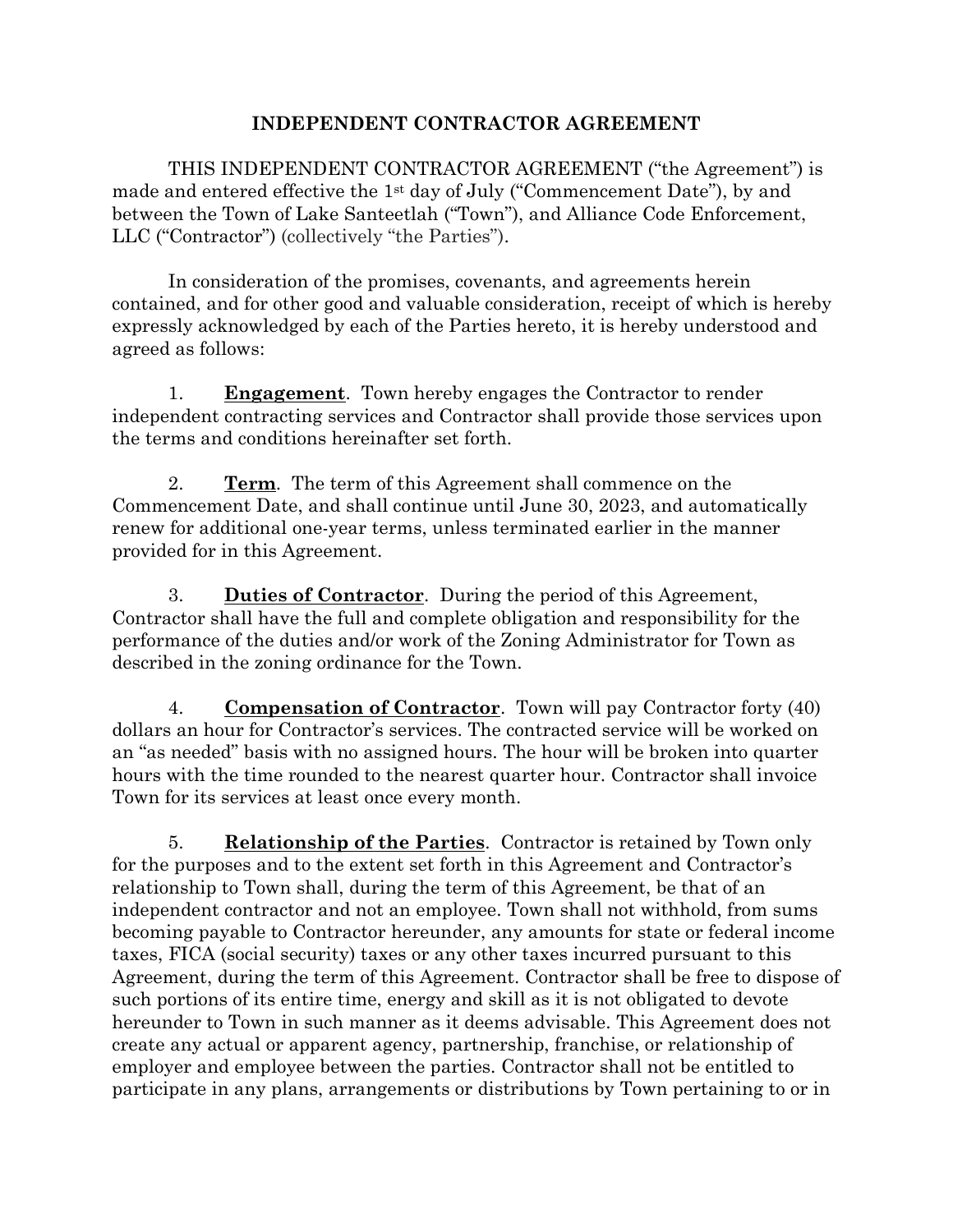connection with any pension, stock, bonus, profit sharing or other benefits extended to Town's executives, employees or shareholders.

6. **Professional Responsibility**. Nothing in this Agreement shall be construed to interfere with or otherwise affect the rendering of services by Contractor in accordance with its independent and professional judgment. Contractor shall perform its services substantially in accordance with generally accepted practices and principles of its trade and in compliance with all applicable laws and regulations. This Agreement shall be subject to the rules and regulations of any and all organizations and associations to which Contractor may from time to time belong and to the laws and regulations governing the practice of Contractor's trade.

7. **Termination**. This Agreement may be terminated at any time, with or without cause, by either party upon thirty (30) days written notice. In the case of such a termination, all other terms of this Agreement will remain in effect and shall survive such a termination. Town will not be liable for any additional fees upon termination, except for any earned fees up to termination date.

8. **Taxes**. Contractor agrees that it shall be solely responsible for, and promises and agrees to pay, any income or other taxes, interest or penalties owed with respect to any payment provided for in this Agreement. In the event that the Internal Revenue Service or state taxing body should determine that Contractor is, according to I.R.S. or state guidelines, an employee subject to withholding and social security contributions, Contractor shall acknowledge, that all payments to the subcontractor are gross payments, and the Contractor is responsible for all income taxes, state taxes and fees and social security payments thereon.

9. **Indemnity**. Contractor shall at all times protect, indemnify and save harmless Town from any and all claims, demands, judgments, costs, expenses, and all damage of every kind, rendered or incurred by or on behalf of any person or corporation whatsoever, in any manner due to or arising out of any injury to or death of any person, or damage to property of any person or persons whomsoever, including the parties hereto and the officers, families, servants and employees, guests, invitees, tenants and contractors, in any manner arising from or growing out of this Agreement, including attorneys' fees connected with the matters and things contained in this Agreement.

10. **Jurisdiction**. Each party hereto consents and submits to (i) the jurisdiction of the courts of the State of North Carolina and of the courts of the United States for a judicial district within the territorial limits of the state of North Carolina for all purposes of this Agreement and any ancillary document to which it